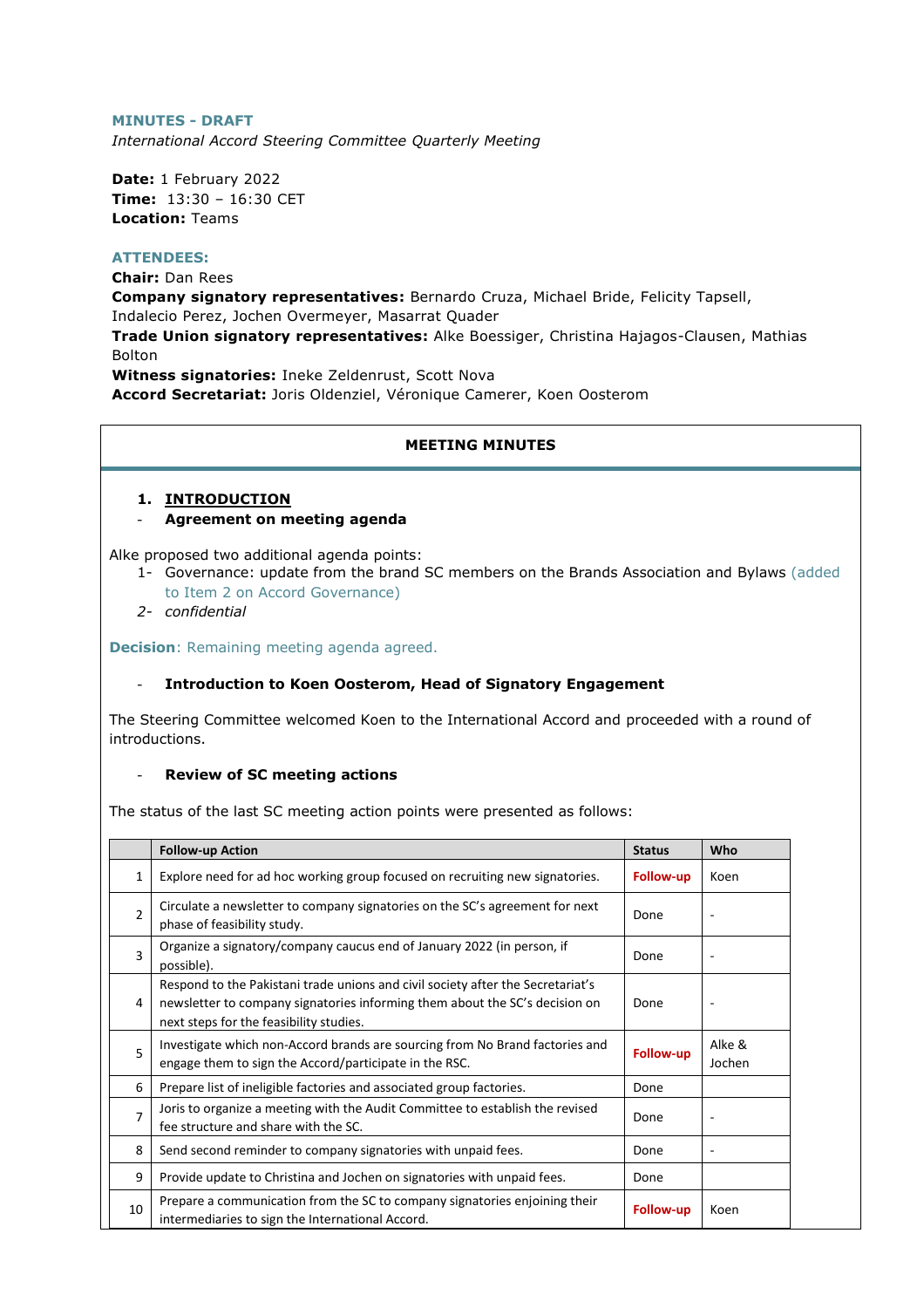| The Secretariat to prepare a survey for the brands on interest/topics of  |                  |           |  |
|---------------------------------------------------------------------------|------------------|-----------|--|
| discussion for the Working Group on Human Rights Due Diligence. Signatory | <b>Follow-up</b> | Veronique |  |
| Survey to be included on the agenda of the next Brand Caucus meeting.     |                  |           |  |

On point 5, the Accord Secretariat recommended that the RSC case handlers assist with investigating which non-Accord brands are sourcing in No Brand factories.

On point 10, part of the agreement to adjust the fee structure for intermediaries is to encourage brands to have their intermediaries sign the International Accord.

On point 11, Christina will contribute her thoughts for the HRDD Working Group.

## **2. GOVERNANCE**

## - **Update on amendments of AoAs & Foundation name change**

The deed to amend the name of the Foundation to International Accord and the AoAs to reflect the content and purpose of the International Accord have been passed.

## - **Board Resolution on designation of Foundation management in case of vacancy or inability Board members**

The Accord lawyers pointed to the Foundation's new regulations, which stipulate that a designated trustee for each of the brands and trade unions shall be appointed in the unlikely event that the remaining SC members are unable to fulfil their duties. A draft resolution (Paper 1) was circulated for the SC's review.

**Decision**: Christina shall be the appointed trustee for the trade unions, and Jochen for the brands.

**Follow-up Action:** A Docusign of the resolution shall be circulated to the SC members.

## - **Update on the Brand Association (added)**

## Discussion

Jochen: Preparation of the Brand Association's Bylaws has been ongoing for two years. This is partly due to differences in position regarding which brands (Accord vs. non-Accord brands) can be members of the Brands Association, lengthy discussions with anti-trust lawyers and bottlenecks with the Dutch notary. The latest version is the version the brands would like to present at the next Brand Caucus meeting to start the onboarding process.

Alke: It is essential that the trade unions have an opportunity to review these By-laws before they are adopted to make sure that the contractual obligations under the Accord are not undermined.

Christina: If these By-laws are to be presented at the Brand Caucus on 17-Feb-2022, Christina underscored the urgency of receiving draft given that it seems to already be far along.

Jochen: Once the brands have the final version of the By-laws, these will be shared to the trade unions as agreed.

## **3. FEASIBILITY STUDY ON EXPANSION**

## - **Presentation Feasibility Studies priority countries** *Paper 2 (Pakistan); 3 (Sri Lanka), 4 (India) and 5 (Morocco)*

## Introduction by Joris:

Joris presented the Accord Feasibility Country Reports for Pakistan, India, Sri Lanka and Morocco, the four priority countries for expansion. The Country Reports include data from the brand surveys conducted in November 2021 and January/February 2022 and the Secretariat's desktop research. A total of 114 brands completed the last survey.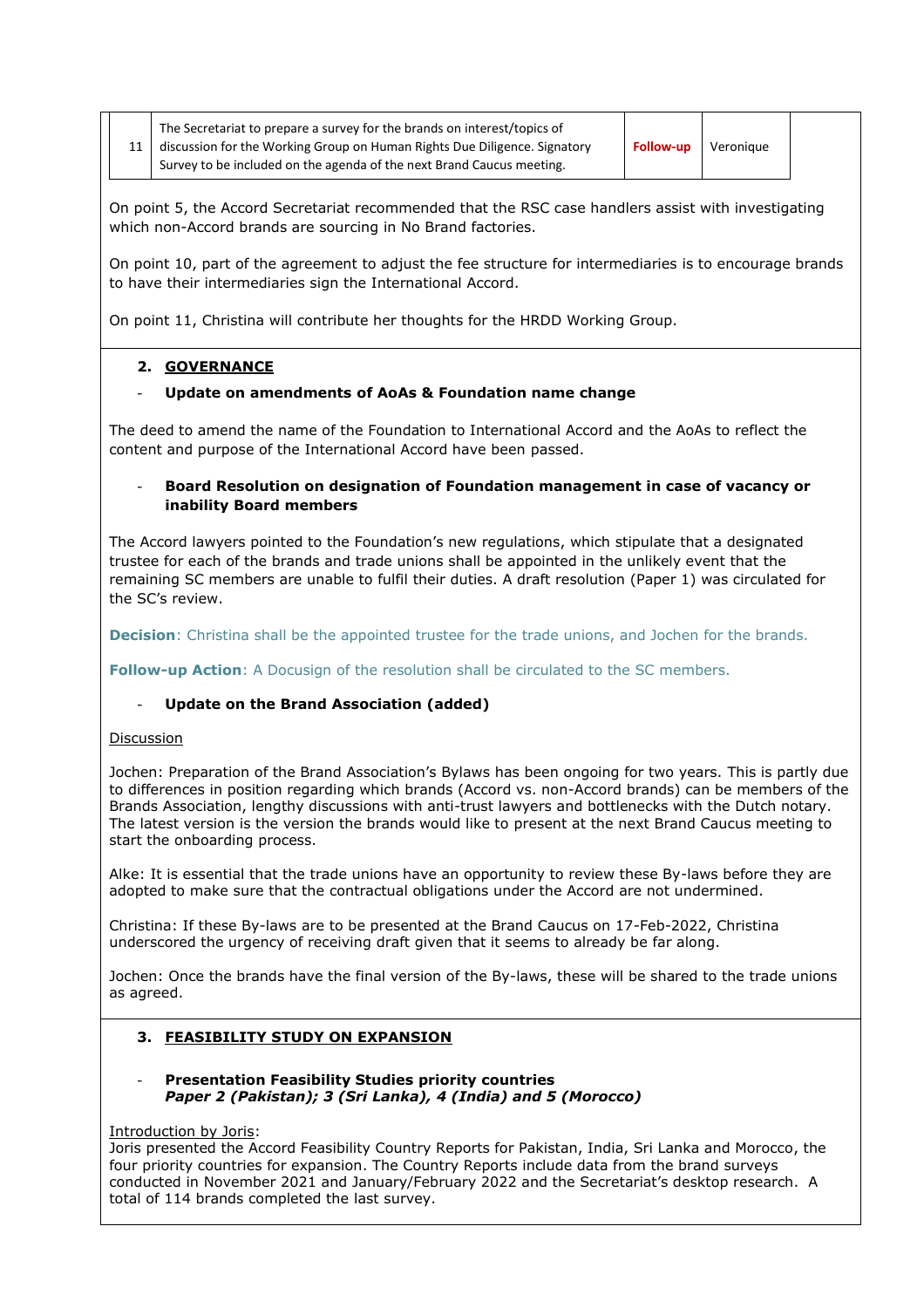The Accord Secretariat presented 3 areas for discussion based on the information provided in the Country Reports and the surveys:

- 1. Input regarding further work on feasibility studies;
- 2. Criteria for expansion as deadline for defining those criteria ends 28 February 2022 (Article 37); and
- 3. Next steps for the Accord Secretariat.

## **(1) Accord Secretariat presentation of feasibility study findings:**

On the geographic location of Accord brand factories per priority countries:

- In Pakistan, factories are evenly located between the Punjab and Sindh provinces.
- In India, Accord brands source in New Delhi (95%), Tirupur (78%), Bangalore (47%), and Mumbai (29%).
- In Morocco, while there are no clearly defined regions, there is a concentration of factories around Tangiers and Casablanca.
- In Sri Lanka, factories are present throughout the country.

Based on UN Comtrade figures from 2020, EU brands presence is important in all priority countries, and particularly significant in Morocco and Pakistan.

| $(2020, \text{in millions})$           | India    | Pakistan            | <b>Sri Lanka</b> | <b>Morocco</b> |
|----------------------------------------|----------|---------------------|------------------|----------------|
| Total export value of textiles &       | \$16,995 | $\frac{1}{9.963}$   | \$4,361          | \$2,832        |
| garments                               |          |                     |                  |                |
| Total export value of textiles and     | \$4,433  | $\frac{1}{9}$ 4,108 | \$1,263          | \$2,480        |
| garments to the EU                     |          |                     |                  |                |
| Percentage of textiles and garments to | 26%      | 41%                 | 29%              | 88%            |
| the EU                                 |          |                     |                  |                |
| Total export value of textiles and     | \$5,702  | \$2,878             | \$1,684          | \$120          |
| garments to the US                     |          |                     |                  |                |
| Percentage of textiles and garments to | 34%      | 29%                 | 39%              | 4%             |
| the US                                 |          |                     |                  |                |

This table lays out the potential scope of health and safety impacts to be addressed in each of the priority countries as it relates to the number of workers (according to ILO and World Bank reports) and number of factories (as disclosed in the Open Apparel Registry – OAR). To test OAR accuracy, the Accord Secretariat compared the number of Accord company signatory factories in Bangladesh and the number was close to the number of actual factories covered:

| <b>Pakistan</b>                                      | India                                                    |
|------------------------------------------------------|----------------------------------------------------------|
| <b>Number of workers: 4.3 million workers in the</b> | <b>Number of workers:</b> estimated 45 million people to |
| sector, of which 62% are men.                        | 100 million people                                       |
| <b>Number of factories (OAR): 486 facilities are</b> | <b>Number of factories (OAR): 2427 facilities are</b>    |
| producing for the 45 Accord signatory companies      | producing for 54 Accord signatory companies whose        |
| listed in OAR.                                       | factories are listed in OAR.                             |
| Sri Lanka                                            | <b>Morocco</b>                                           |
| <b>Number of workers: Estimates on the total</b>     | <b>Number of workers:</b> Employs approx. 189,000        |
| workforce vary. Approx. 300,000 to 600,000 workers,  | garment workers, which is 22 percent of the total        |
| of which 78% are women.                              | workforce in the manufacturing sector.                   |
| <b>Number of factories (OAR):</b> 329 facilities are | <b>Number of factories (OAR): 183 facilities are</b>     |
| producing for the 39 Accord signatory companies      | producing for the 41 Accord signatory companies listed   |
| listed in OAR.                                       | in OAR.                                                  |

As for salient OHS risks, they are similar to varying degrees in each of the four priority countries. These include fire, electrical and structural safety, boiler safety, excessive working hours, workplace violence, sexual harassment, social security as it relates to OHS and transportation. While similarities exist between the different countries, a program would need to be tailored to address the prevailing risks specific to that particular country.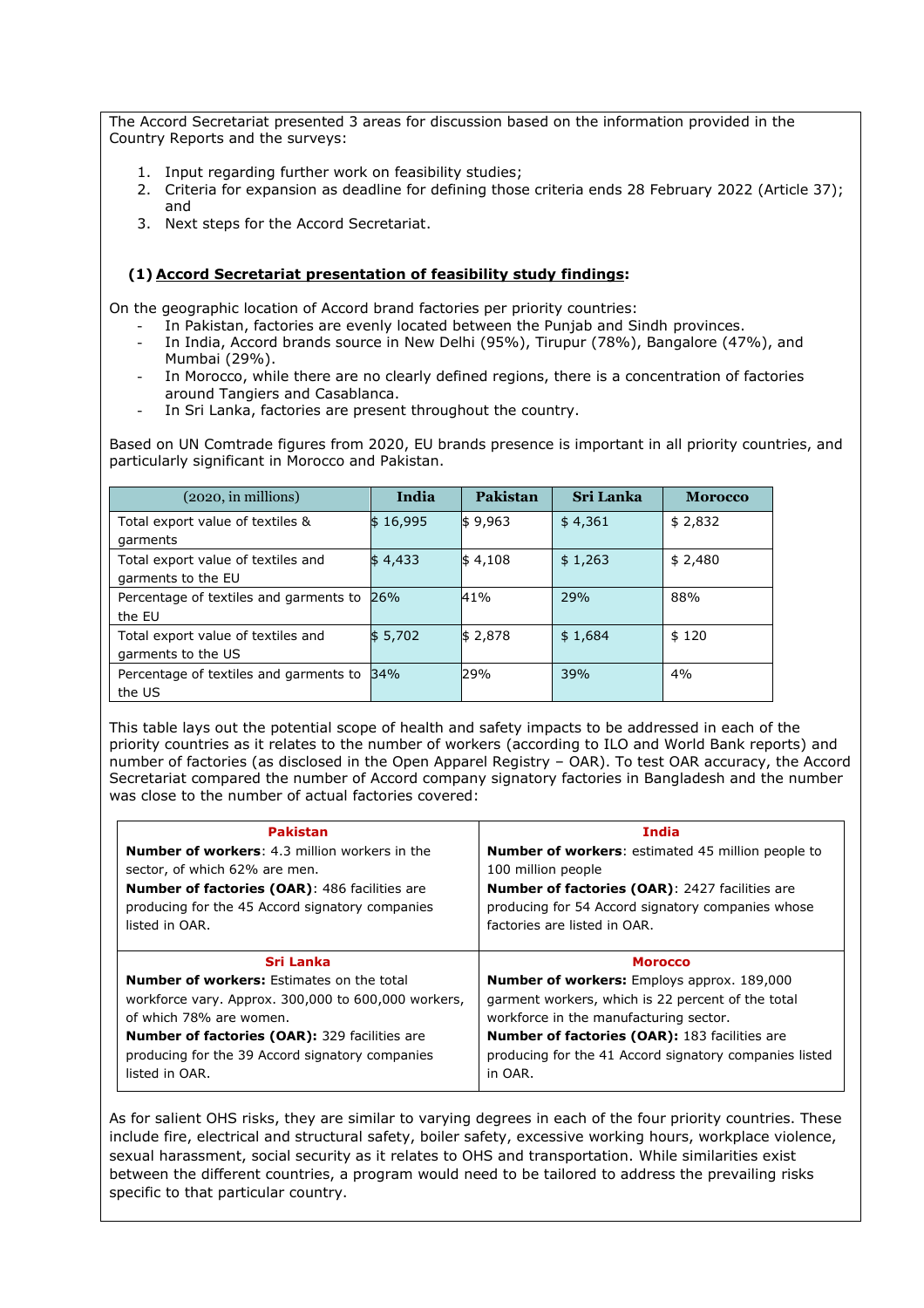An Accord program in Pakistan and India would resemble closest to the program in Bangladesh given the level of fire and building safety risks.

*Note: Other confidential information resulting from the brand surveys and the Accord Secretariat's analysis was not included in these minutes.* 

General Input on Feasibility Studies:

Masarrat: The Accord's value-add for the continuation of GSP+ will be an important consideration for local stakeholders. Pakistan has been provided a 2-year extension until 2024. The review is therefore ongoing until the end of 2023.

Felicity: Requested insight on discussions with International Apparel Federation (IAF).

Joris: The IAF is keen to be involved in terms of reaching out to the industry associations. The Accord Secretariat believes this a good way to get introduced and have a discussion with that group, including how best to present the benefits to an Accord program for the industry.

Jochen: Suggests making the Accord Feasibility Country Reports living documents, with a condensed paper for the Brand Caucus meeting. With ILO and boots on the ground to support the Accord already, the Accord must make use of those already existing structures.

Dan: On Better Work assessment services in Pakistan and Sri Lanka, one of Better Work's thematic interventions is OHS and promoting dialogue in the textile and garment sector. This will be closely related to the Accord's plans and the ILO will be disposed to support, which will also depend on the disposition of the industry and local government. Advised that moving from desk to visiting countries can create big expectation. Stakeholders need to be clear about where decisions lie and when they will be taken.

Masarrat: Conveyed thanks for the good job and identifying the different stakeholders in a balanced manner. In terms of financing and budget, the Accord may first need to determine what the program will be, e.g. relying on government services, third-party contractors, etc. The Accord in other countries may not necessarily be a replicate model of the Accord in Bangladesh.

Joris: The Accord has not yet looked into local engineering capacities. The plan is to first do pilot inspections with international engineering firms as we did in Bangladesh at the start. As for financing and budget, we will indeed need to have a better picture of what the program will look like to know what the associated costs will be. Once we have done in-country visits, we will be in a better position to develop program scenarios and provide an estimation of the costs. We also need factory lists and FOB export value from brands for an accurate budget assessment. Suggests this be announced at the next Brand Caucus meeting.

Christina: Noted that IndustriALL has started taking action by introducing the Accord and initiating consultations with the IA affiliates to gauge interest for an Accord program.

#### Input on Selection of Priority Countries:

Bernardo: Two countries stand out: Pakistan and India. Query whether an Accord program should be considered in Sri Lanka and Morocco.

Jochen: The Accord may have quicker wins in the smaller countries, while continuing to focus on the larger countries like Pakistan and India. It seems too early to set priorities now. We need to do a first round of meetings in-country.

Christina: For IndustriALL, it is important to keep Morocco because of the IndustriALL affiliates' operations and interest there.

Michael: Echoing Jochen's point, Pakistan and India are bigger lifts and we may not want to invest all in those two countries. Pakistan has a smaller footprint with clear advocacy from local stakeholders making it a more likely win. While Sri Lanka is a heavy US destination, it is also a very good opportunity to talk to US brands. ILO presence in both countries is also a real opportunity. As for Morocco, it is surprising how few Accord brands are present. For PVH, it is doable as the North African work is housed in the Amsterdam office.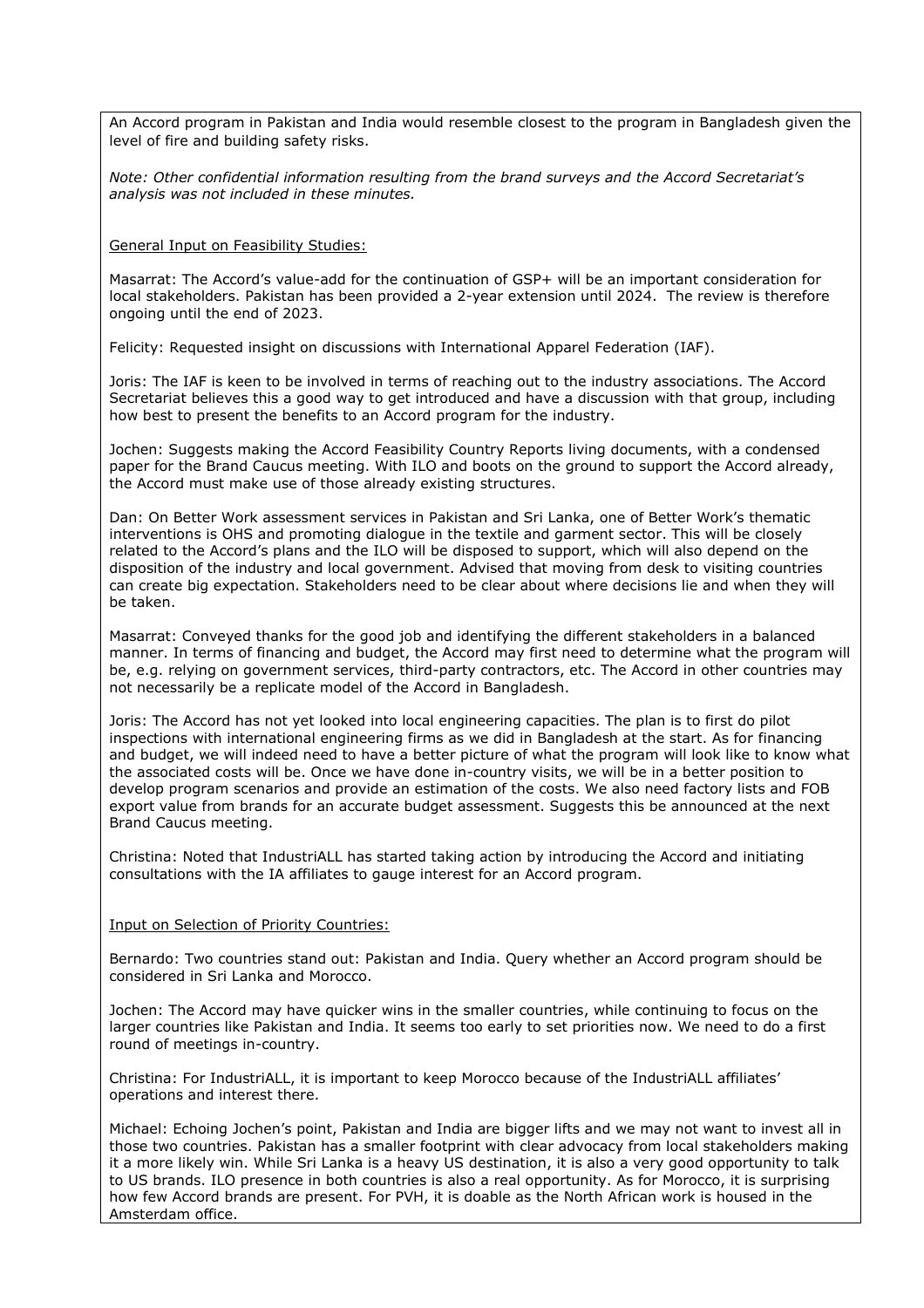Indalecio: Also echoing Jochen's points, a quick path may be more sustainable in the long run. It is critical to talk to the constituents: government, industry/ IAF is critical. Expansion priority should also be given to countries where brands have expressed their top priorities. The four countries can be kept on the list but Pakistan and India do come out on top.

## Input on Brand Support and Engagement

Veronique: Brand support will be key during these in-country stakeholder consultations to show industry and government that the brands are behind and supporting these expansion efforts, which can mean potential future economic and business development in those countries.

Felicity: Bestseller is planning a supplier seminar from our side. They are ready and willing to support conversation with key manufacturers in the region. Having this kind of constructive engagement with industry is crucial. This should also be brought to the Brand Caucus and urge other brands to contribute resources.

Indalecio: Certainly, the support of the brands and employers association needs to be there. Without industry's commitment, it is going to be difficult to have success cases. Support from IAF is more than welcome.

## **Decision on (1) Input regarding further work on feasibility studies:**

- The Steering Committee decided to continue feasibility studies with all four priority countries.
- This decision and condensed country-reports will be presented to the Brand Caucus.
- The Feasibility Country Reports will become living documents.

**Follow-up Action**: The Accord Secretariat will report back to the Steering Committee after the incountry visits.

## **(2) Accord Secretariat Presentation of Criteria for Expansion**

Following the last Steering Committee meeting and in accordance with the relevant provisions of the Accord, the Accord Secretariat developed the following criteria for expansion, subject to further consideration after the in-country visits:

- the presence and volume of signatory brands in the country **(LEVERAGE)**
- the interest of brands **(INTEREST)**
- (Political) support/acceptance of stakeholders **(SUPPORT)**
- the extent to which existing mechanisms are able to regulate safety **(GAPS)**
- the extent to which there are safety problems **(RISKS)**
- Potential impact (workers, factories, contribution to local economy) **(IMPACT)**
- Administrative/logistical challenges **(LOGISTICS)**
- Opportunities to use national government institutions and local expertise and, where applicable, the influence of the ILO - Better Work in order to build capacity and enhance a culture of health and safety in the country **(OPPORTUNITY)**

On the presence and volume of signatory brands (Leverage), this will need delving in deeper by obtaining factory and FOB export value information directly from the brands.

#### Discussion on criteria:

Jochen: Cost/resources would need to be added as an additional criterion. The Accord Steering Committee will need to know the estimated cost for the following two years, as well as the number of brands involved.

Felicity: Acceptance from the manufacturers needs to be made explicit in the criteria.

Christina: There is language in the agreement on the governance structure, which includes industry.

Ineke: On the governance structure, the key question is what will be the appropriate structure and the level of stakeholder involvement. This is a program that is intended to benefit the workers. Industry may not be fully on board immediately but we need to have their support and acceptance and they need to have a role but we should keep an open mind on what the structure will be.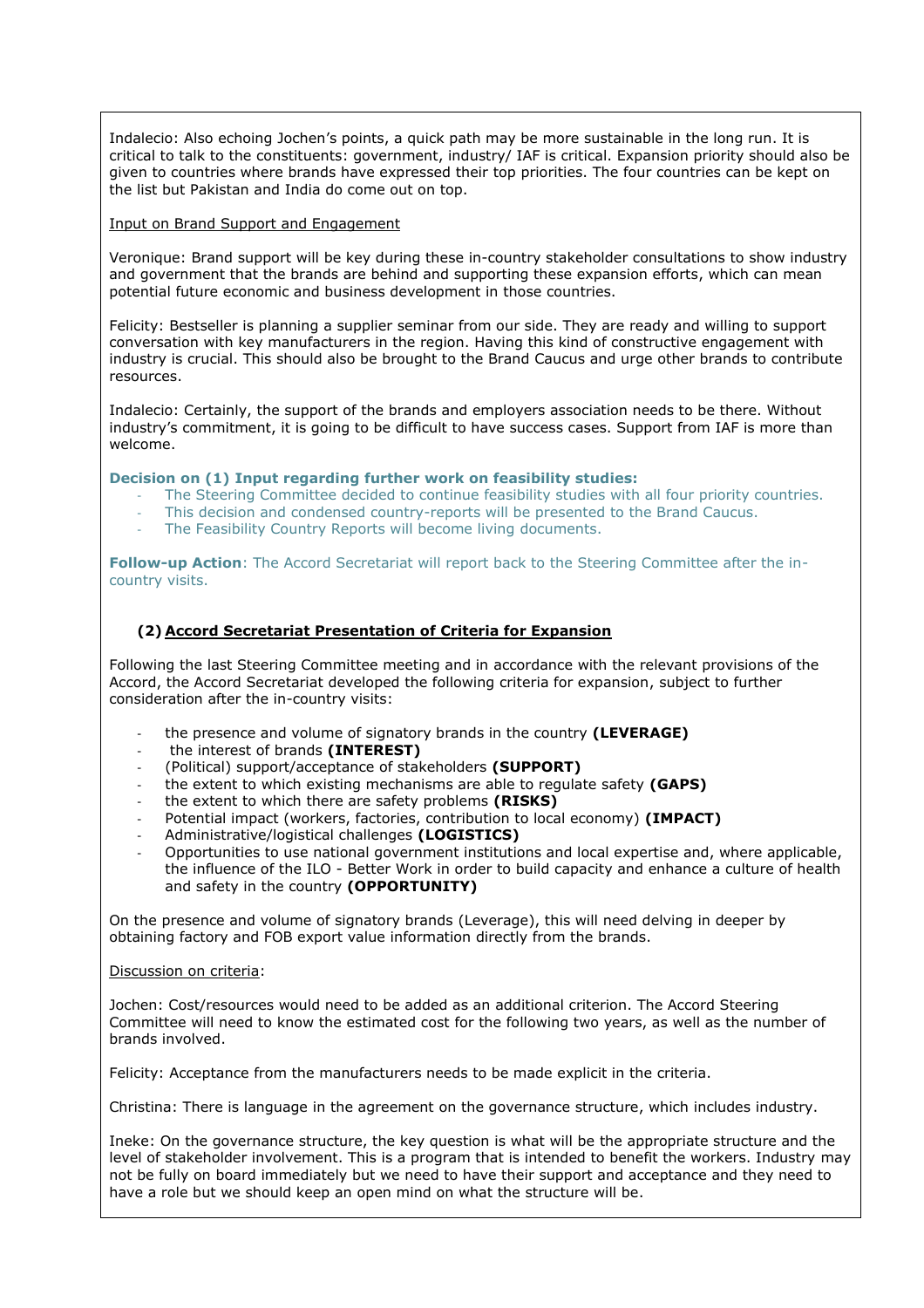Joris: Indeed, a certain level of acceptance is needed. We will likely not meet all of the criteria. So rather than looking at the red lines, we should be looking at the green lines. This is why it is important to involve the brands to convey the message that a program would strengthen the industry's business potential, now and in the future (including in light of GSP+ and mandatory due diligence initiatives). After this next phase, we can begin developing proposals of how a program could look like in each country, including its governance structure which will depend on the local specificities in each country.

Dan: These would be threshold/enabling criteria.

Felicity: Sees a two-step process: 1) Will expansion be put to a vote? 2) What are the KPIs to establish that the criteria are met?

### **Decision**:

Sharpen criteria and share with Steering Committee for approval by email before the end of February (Accord Art. 37).

## **Follow-up actions**:

- Develop indicators for each expansion criteria.
- Present approved criteria at Brand Caucus meeting.

## **(3) Accord Presentation on Next Steps**

The Accord Secretariat's next steps for the feasibility study in each of the priority countries are the following:

- In-country visits by Accord Secretariat (March 2022)
- Obtain more details on exact number of factories and export volumes
- Engagement with industry associations (introductions through International Apparel Federation)
- Engagement with relevant Government officials
- Engagement with EU representatives
- Dutch/EU Embassy hosting of stakeholder meeting (Pakistan)
- Engagement with ILO Better Work (Pakistan & Sri Lanka)
- Further analysis of building codes and relevant OSH regulation
- Contracting local consultants for scoping
- Reviewing inspection reports/conducting pilot inspections

**Follow-up action**: Prepare engagement through brands before in-country visits.

**4.** *Confidential agenda item*

## **5. BUDGET & FINANCE**

- **Quarterly Accounts for Sept-Nov 2021** *Paper 6: Quarterly Accounts Sept-Nov 2021*

Joris raised a few points on the Accord's quarterly accounts:

- Transfers to RSC for Bangladesh operations have been made (Accord is still directly covering cost of Head of Workplace Programs)
- Underspending on following items:
	- o Live SC meetings
	- o Accord website now contracting company to build the new International Accord website
	- $\circ$  Travel and CSSP programs these expenses will increase with the upcoming in-country visits.
	- $\circ$  Remediation support \$23,000 in funds are now available with the termination of a Remediation Fund Agreement
- Overspending on the following items: o Legal costs relating to Brands Association